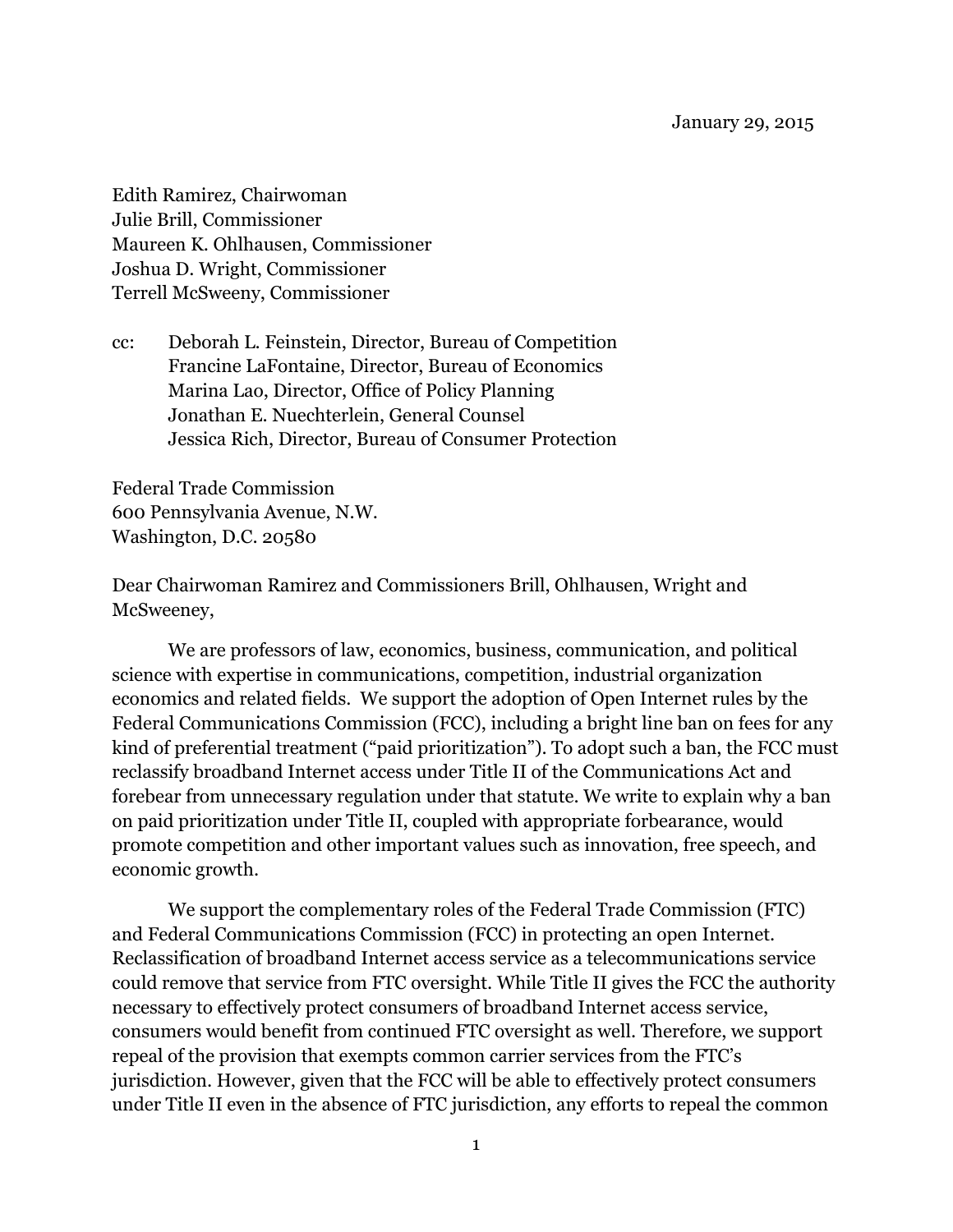carrier exemption should not hold up the FCC's adoption of Open Internet Rules under Title II of the Communications Act.

Our letter responds to a recent letter to you from professors and scholars that incorrectly supposes that an FCC ban on paid prioritization under Title II would be inconsistent with sound competition policy.1

I. Competition Benefits of Prohibiting Paid Prioritization

A bright line ban on paid prioritization under Title II of the Communications Act, coupled with forbearance from large parts of Title II, would promote competition.

Rules banning paid prioritization would prohibit providers of broadband Internet access from charging edge providers for prioritized or otherwise enhanced access to their Internet access customers. By "paid prioritization" we mean payments from edge providers for priority, guaranteed bandwidth, or zero-rating (not counting an edge provider's traffic towards a user's monthly bandwidth cap), as well as any other technical or economic practice that gives edge providers that pay an Internet access provider an advantage over edge providers that do not pay.

The benefits to competition of prohibiting paid prioritization were recognized by the FCC, *In re Preserving the Open Internet*, 25 F.C.C.R. 17905 (2010), and accepted by the United States Court of Appeals for the D.C. Circuit as reasonable and grounded in substantial evidence, *Verizon v. Fed. Commc'n Comm'n*, 740 F.3d 623 (D.C. Cir. 2014), so can be sketched quickly here. (The court accepted the FCC's evidentiary basis for banning paid prioritization but found that the FCC had relied on an inadequate statutory basis for doing so. Reclassification and forbearance would solve that problem.)

The Internet is what economists call a "General Purpose Technology." It is a key technology, like the steam engine and the electric motor, that increases productivity economy-wide and drives an entire era of technological progress and economic growth.

The Internet's growth is propelled by a virtuous cycle of innovation. When new applications, content, and services are developed by edge providers, we use the Internet more, leading broadband providers to increase the speed and capacity of their networks, sparking the development of more and better applications, content, and services, faster networks, and so on.

A ban on paid prioritization will prevent broadband providers from slowing or breaking the virtuous cycle, particularly by chilling experimentation by emerging "garage entrepreneurs." If the next Facebook has to pay for an Internet fast lane, the

 <sup>1</sup> Letter from Donald J. Boudreaux et. al to Chairwoman Ramirez and Commissioners Brill, Ohlhausen, Wright, and McSweeney (Dec. 8, 2014).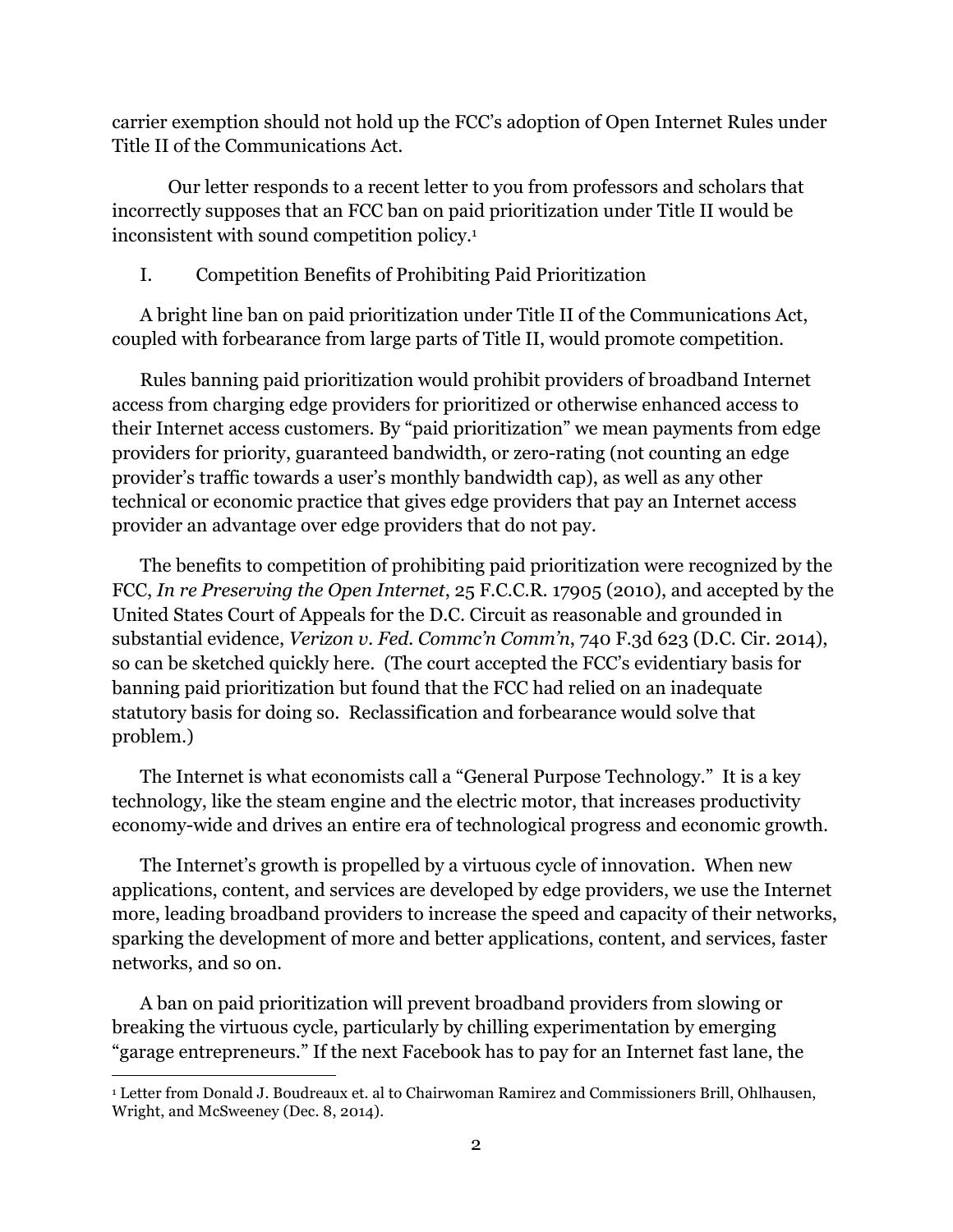next Mark Zuckerberg might go into investment banking instead of creating the next big new thing on the Internet.

If allowed to charge edge providers for preferential access, broadband providers would have the incentive and ability to undermine the virtuous cycle in three competition-related ways. First, a broadband provider could harm competition by raising the costs of selected edge providers.2 It might do that if an edge provider competes with the broadband provider's own current or planned offerings, or if it is paid to do so by the edge provider's rivals. Second, a broadband provider could exploit its gatekeeper position, or terminating monopoly, to impose excessive charges on edge providers for access or preferential access to the broadband provider's end users. Once an end user connects to the Internet through a broadband provider, the edge provider can interact with the end user only through the broadband provider selected by the end user. That relationship gives the broadband provider the ability to impose or negotiate excessive charges with most edge providers for access or preferential access to the broadband provider's Internet access subscribers, regardless of whether the broadband provider has market power over those subscribers.3 Third, a broadband provider would have an incentive to degrade or decline to increase the quality of service provided to normal traffic, as by slowing capacity expansion, in order to push edge providers to pay for a technically superior service (e.g., prioritization or guaranteed bandwidth) and exploit its terminating monopoly more effectively.4 Similarly, a broadband provider would have an incentive to set low monthly bandwidth caps in order to motivate edge providers to pay for exclusion from the bandwidth cap ("zero-rating").

Each of these threats to the virtuous cycle raises competition concerns. The first involves exclusionary conduct against targeted edge providers to exercise or maintain market power in a market for specific Internet content, applications or services. The second and third involve the exploitation of the market power over edge providers available to a terminating access monopolist to charge excessive prices to edge providers for access or preferential access to its subscribers. The letter from professors and scholars to which we are responding appears to allude to the first competition concern, but it ignores entirely the second and third competition problems.

An FCC ban on edge-provider payments for preferential access would address all three competition problems. By contrast, case-by-case antitrust enforcement after problems arise cannot address the second and third problem, and would address the first problem only in part.

 <sup>2</sup> 2010 Open Internet Order ¶¶ 21-23.

<sup>3</sup> 2010 Open Internet Order ¶ 24; van Schewick, *INTERNET ARCHITECTURE AND INNOVATION* 278-280 (MIT Press 2010).

<sup>4</sup> 2010 Open Internet Order ¶ 29; Nicholas Economides, *Why Imposing New Tolls on Third-Party Content and Applications Threatens Innovation and Will Not Improve Broadband Providers' Investment*, *in* NET NEUTRALITY: CONTRIBUTIONS TO THE DEBATE 87, 94 (Jorge Pérez Martínez ed., 2010).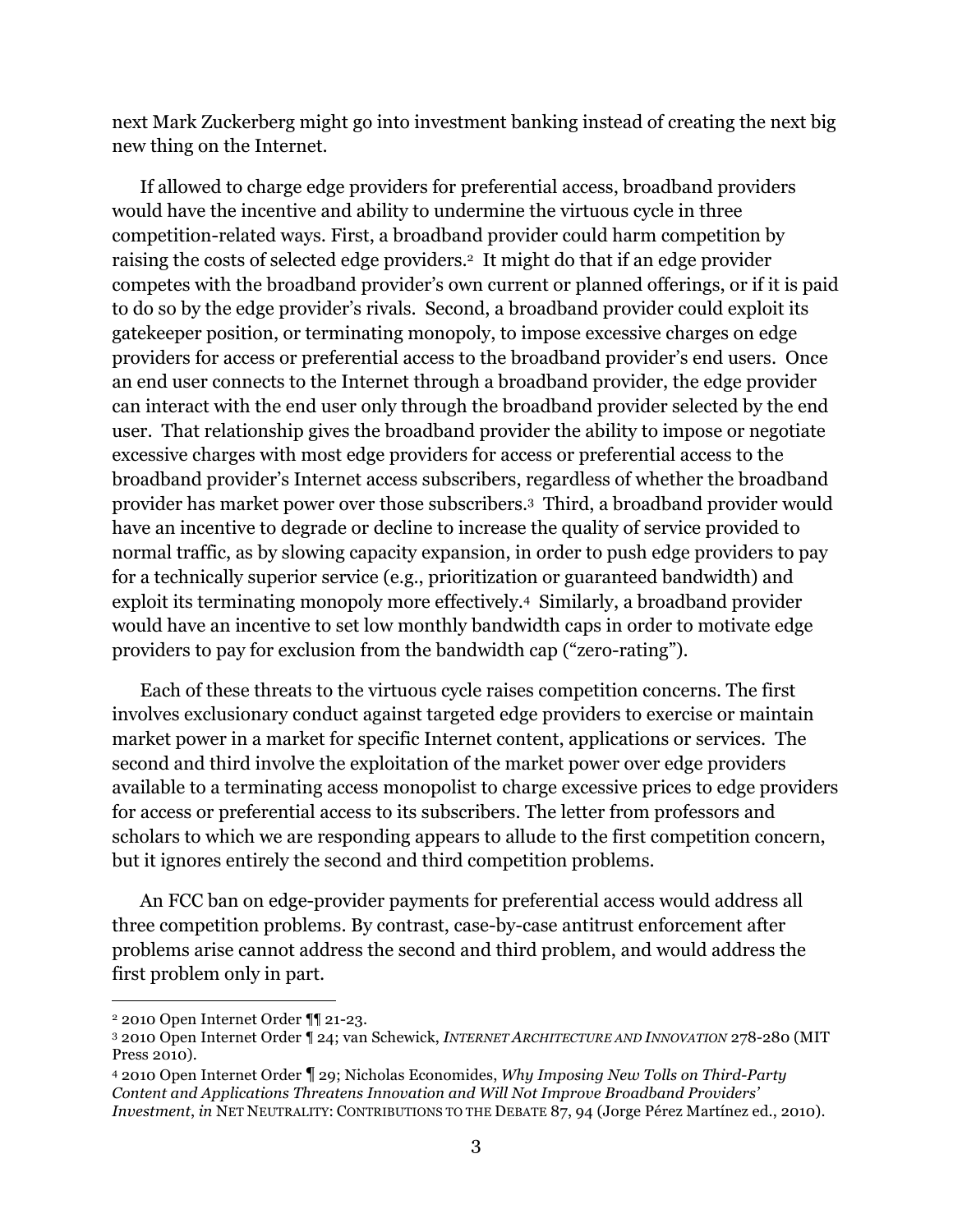An FCC rule banning paid prioritization would prevent market power arising from targeted exclusionary conduct, the first competition concern. Antitrust enforcement alone cannot fully address this problem because of the difficulty of proving an antitrust violation when the competitive harm arises from chilling potential competition and innovation by edge providers that are not yet a success or have not yet been imagined.

Antitrust cannot practically prevent the other two competition problems associated with paid prioritization: excessive access charges imposed by terminating monopolists and their incentive to degrade non-priority traffic or set low monthly bandwidth caps. That's because antitrust liability requires identifying anticompetitive conduct that creates or maintains market power. A firm's mere exploitation of market power through monopoly pricing or its decision not to invest in upgrading non-priority service or to impose low bandwidth caps would rarely satisfy this condition for antitrust enforcement. By relying on its broader public interest mandate, the FCC can prevent these competition problems by banning broadband provider charges for preferential access by edge providers.

There is no reason to suppose that a ban on paid prioritization will discourage broadband provider investment, and slow the virtuous cycle that way. The FCC's 2010 rule preventing paid prioritization was in place for more than two years, and continues to apply to Comcast under an FCC order, without any harm to broadband investment. Nor is there any evidence that past investments by broadband providers have been predicated on the expectation of charging edge providers for preferential access to end users.

Nor does a ban on paid prioritization disable the price system as a way to prevent Internet congestion from impeding high-value sites, so long as FCC rules allowing reasonable network management permit cost-based and application-agnostic congestion pricing to end users.5 By contrast, if terminating monopolists are allowed to charge edge providers, they will have the incentive and ability to set prices well in excess of the costs that the traffic brings – which could not be policed after the fact without instituting an undesirable regulatory process for determining costs and prices.

In sum, we support a ban on paid prioritization on competition grounds. As explained in greater detail below, that ban must be instituted by rule and by the FCC, rather than under an antitrust theory alone. Such a ban will prevent excessive pricing by terminating monopolists, take away broadband provider incentives to degrade the quality of non-priority service or set low monthly bandwidth caps, and prevent the anticompetitive exclusion of targeted edge providers. This is the best approach for

 <sup>5</sup> Barbara van Schewick, *Network Neutrality and Quality of Service: What a Nondiscrimination Rule Should Look Like*, 67 STAN. L. REV. 1, 137-140 (2015), *available at* http://www.stanfordlawreview.org/sites/default/files/67\_Stan\_L\_Rev\_1\_van\_Schewick.pdf.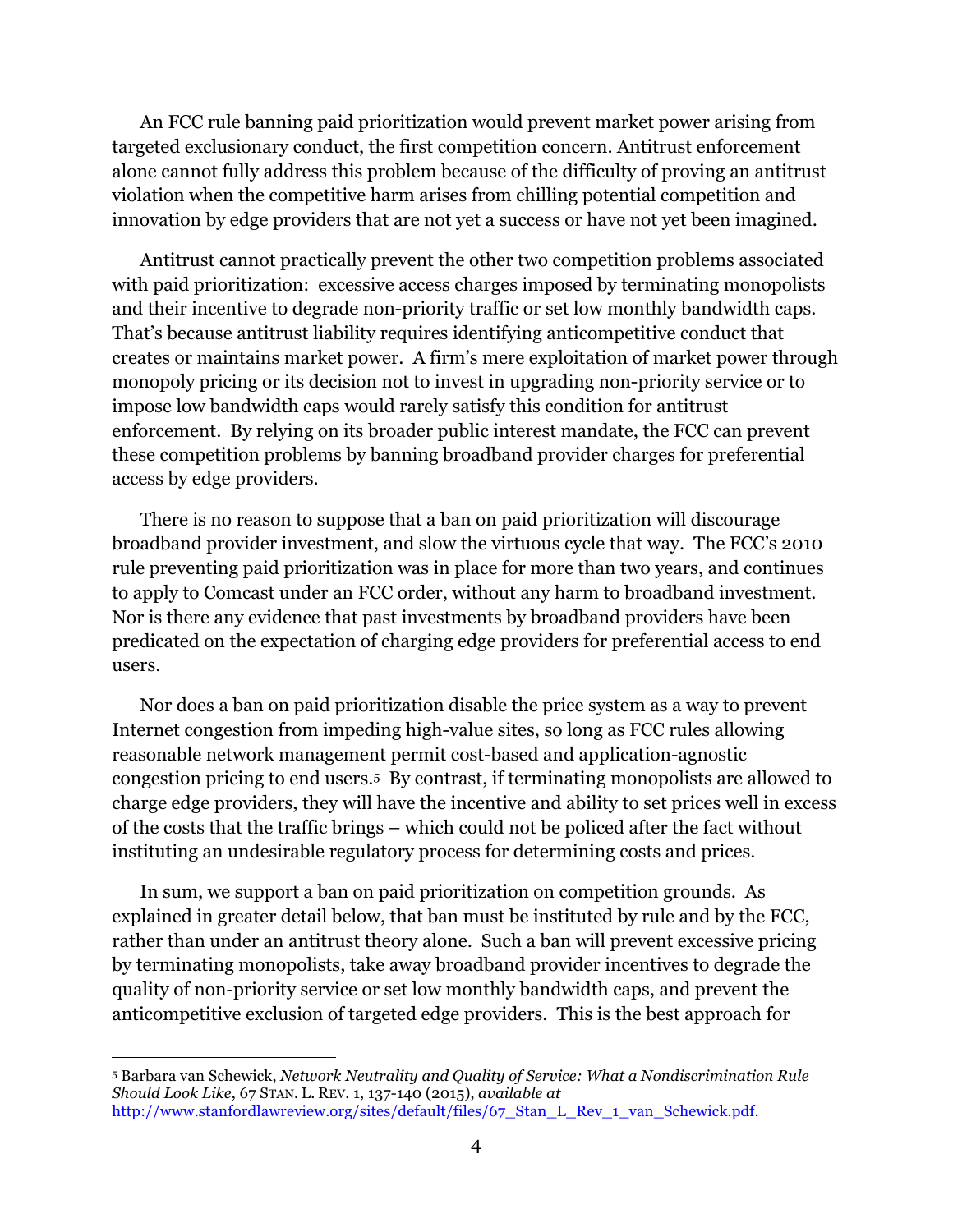protecting the incentives of startups to experiment with new content, applications and services, and to protect the virtuous cycle of edge provider innovation and broadband investment.

# II. Other Benefits of Prohibiting Paid Prioritization

Paid prioritization also threatens free expression and innovation – values that only the FCC can fully protect. While the FCC is tasked with promoting the public interest, antitrust law focuses more narrowly on preventing anticompetitive behavior that reduces competition and harms consumers. Antitrust law does not protect important non-economic values such as free expression and diversity, and, although the protection of innovation is a stated goal of antitrust policy, competition policy has at times struggled to incorporate innovation or dynamic efficiency concerns in its analysis.6 As a result of these differences, U.S. antitrust law does not prohibit many forms of conduct that harm the values that Open Internet rules are designed to protect.7 For example, U.S. antitrust law only addresses exclusionary conduct by a broadband Internet access provider against a specific application if the broadband provider itself (or one of its affiliates) participates in the market for that application.8 Open Internet rules, by contrast, will prevent conduct or practices by broadband providers with respect to Internet content, applications and services even if the conduct could not easily be reached under the antitrust laws because the broadband provider itself did not compete with the affected application.

Speech values are central to the open Internet. Everything that occurs on the Internet is a two-way "conversation" between end-users: We speak to each other, exchange information, and participate in many different commercially significant and noncommercial activities.9

Paid prioritization threatens free expression, the diversity of voices, and civic engagement. Fees for preferential treatment may silence those who cannot afford the fees and, in any event, would make it more difficult for them to be heard. Those fees

 <sup>6</sup> Testimony of Tim Wu Before the House Judiciary Subcommittee on Regulatory Reform, Commercial and Antitrust Law, "Net Neutrality: Is Antitrust Law More Effective than Regulation in Protecting Consumers and Innovation?" (June 20, 2014), *available at*

http://judiciary.house.gov/\_cache/files/bcecca84-4169-4a47-a202-5e90c83ae876/wu-testimony.pdf. <sup>7</sup> van Schewick, *Network Neutrality and Quality of Service*, *supra* note 5, at 10, 16-18, 54-64; Wu, Antitrust testimony, *supra* note 6; Brett Frischmann, INFRASTRUCTURE: THE SOCIAL VALUE OF SHARED RESOURCES 330-345 (Oxford 2012).

<sup>8</sup> van Schewick, *Network Neutrality and Quality of Service*, *supra* note 5, at 56-57.

<sup>9</sup> *See* Frischmann, INFRASTRUCTURE, *supra* note 7, at 334-45; Wu, Antitrust Testimony, *supra* note 6, at 1- 3; van Schewick, *Network Neutrality and Quality of Service*, *supra* note 5, at 10, 16-18.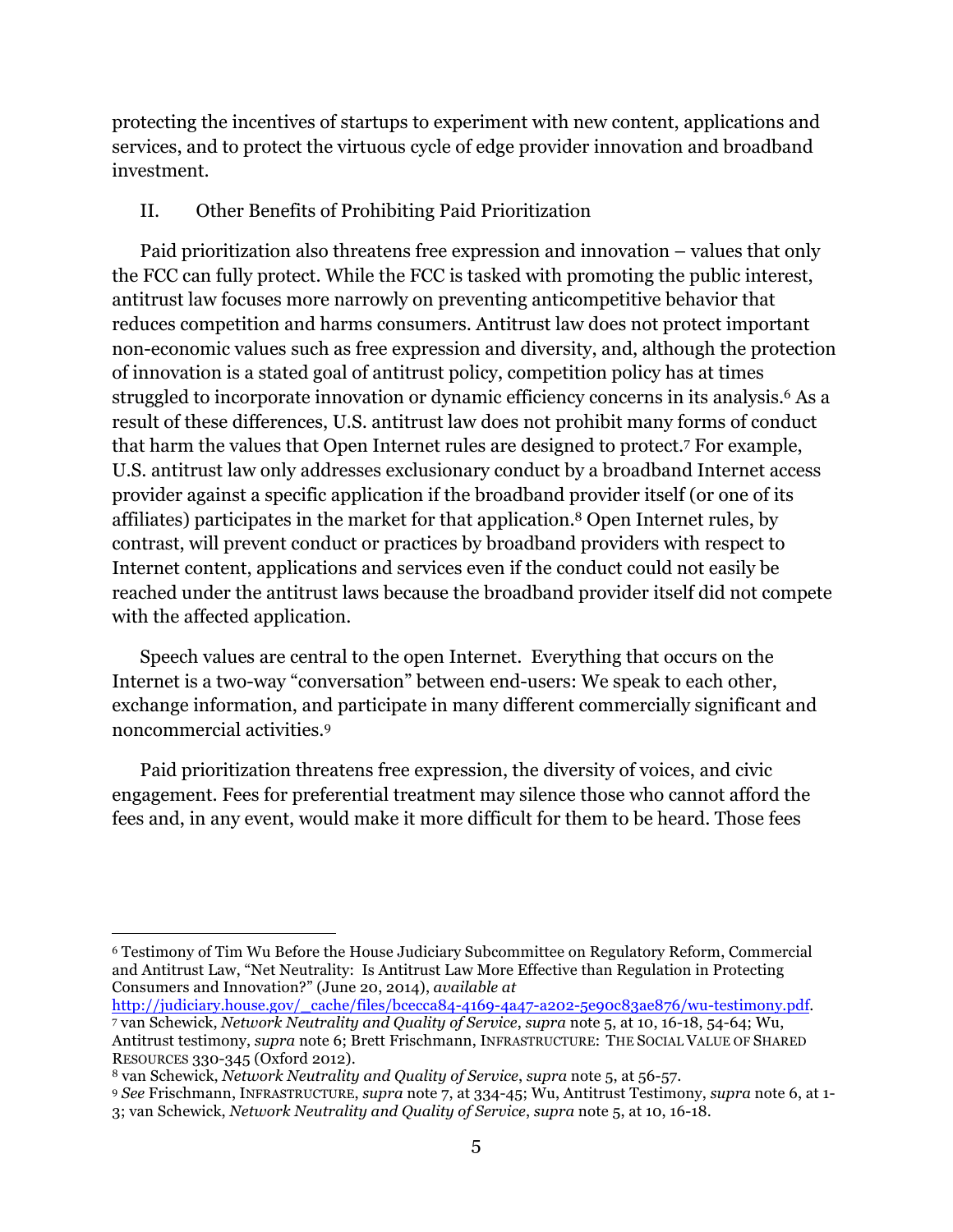"may particularly harm noncommercial end users, including individual bloggers, libraries, schools, advocacy organizations, and other speakers."10

Paid prioritization also threatens to impede innovation, investment, and economic growth in ways that antitrust enforcement alone would not prevent. Charging edge providers for preferential treatment would be "a significant departure from historical and current practice," and "could raise barriers to entry on the Internet," especially for startup and "garage entrepreneurs" through both the fees themselves and the transaction costs "arising from the need to reach agreements with one or more broadband providers to access a critical mass of potential end users."11 As the history of the Internet and the record of the FCC's current proceeding show, entrepreneurs and start-ups with little or no outside funding would not be able to pay these fees and would be unable to compete with those who can do so. Entrepreneurs with little or no outside funding have been important sources of innovation in the past, and, if not excluded by fees for access or preferential treatment, will continue to be important sources of innovation in the future.12 For companies that can pay, such fees would increase the costs of innovation, reducing their incentives to innovate and invest.13 Small businesses would face similar problems.

Even low fees for preferential treatment can chill speech and raise barriers to entry for start-ups, stifling the vibrant experimentation by low-cost innovators that drives innovation on the Internet. Thus, the harms from these fees are not limited to excessive fees or to discriminatory or exclusive offerings.

Antitrust enforcement cannot be relied upon to prevent the innovation and speech harms from fees for preferential treatment; an FCC rule prohibiting paid prioritization is required.

 10 2010 Open Internet Order, ¶ 76; Remarks of Jack M. Balkin at FCC Workshop on Speech, Democratic Engagement, and the Open Internet, December 15, 2009, Preserving the Open Internet, GN Docket No. 09-191, Broadband Industry Practices, WC Docket No. 07-52 (Dec. 22, 2009), *available at* http://apps.fcc.gov/ecfs/document/view?id=7020355385; Barbara van Schewick, *The FCC Changed Course on Network Neutrality. Here Is Why You Should Care*, STAN. LAW SCH. CTR. FOR INTERNET & SOC'Y BLOG (Apr. 25, 2014), http://cyberlaw.stanford.edu/blog/2014/04/fcc-changed-coursenetwork-neutrality-here-why-you-should-care.

<sup>11</sup> 2010 Open Internet Order ¶¶ 24, 25-26, 76.

<sup>12</sup> van Schewick, INTERNET ARCHITECTURE AND INNOVATION, *supra* note 3, at 204-213, 207-210, 211-213, 290-293, 297-348, 355-356; Barbara van Schewick, Opening Statement at the FCC Workshop on Approaches to Preserving an Open Internet, at 1-6 (Apr. 28, 2010), *available at*  https://www.law.stanford.edu/sites/default/files/publication/259136/doc/slspublic/schewickstatement-20100428.pdf; Barbara van Schewick, *The Case for Rebooting the Network-Neutrality Debate*, ATLANTIC (May 6, 2014), http://www.theatlantic.com/technology/archive/2014/05/the-case-forrebooting-the-network-neutrality-debate/361809.

<sup>13</sup> 2010 Open Internet Order ¶¶ 26, 76; van Schewick, INTERNET ARCHITECTURE AND INNOVATION, *supra* note 3, at 278-280.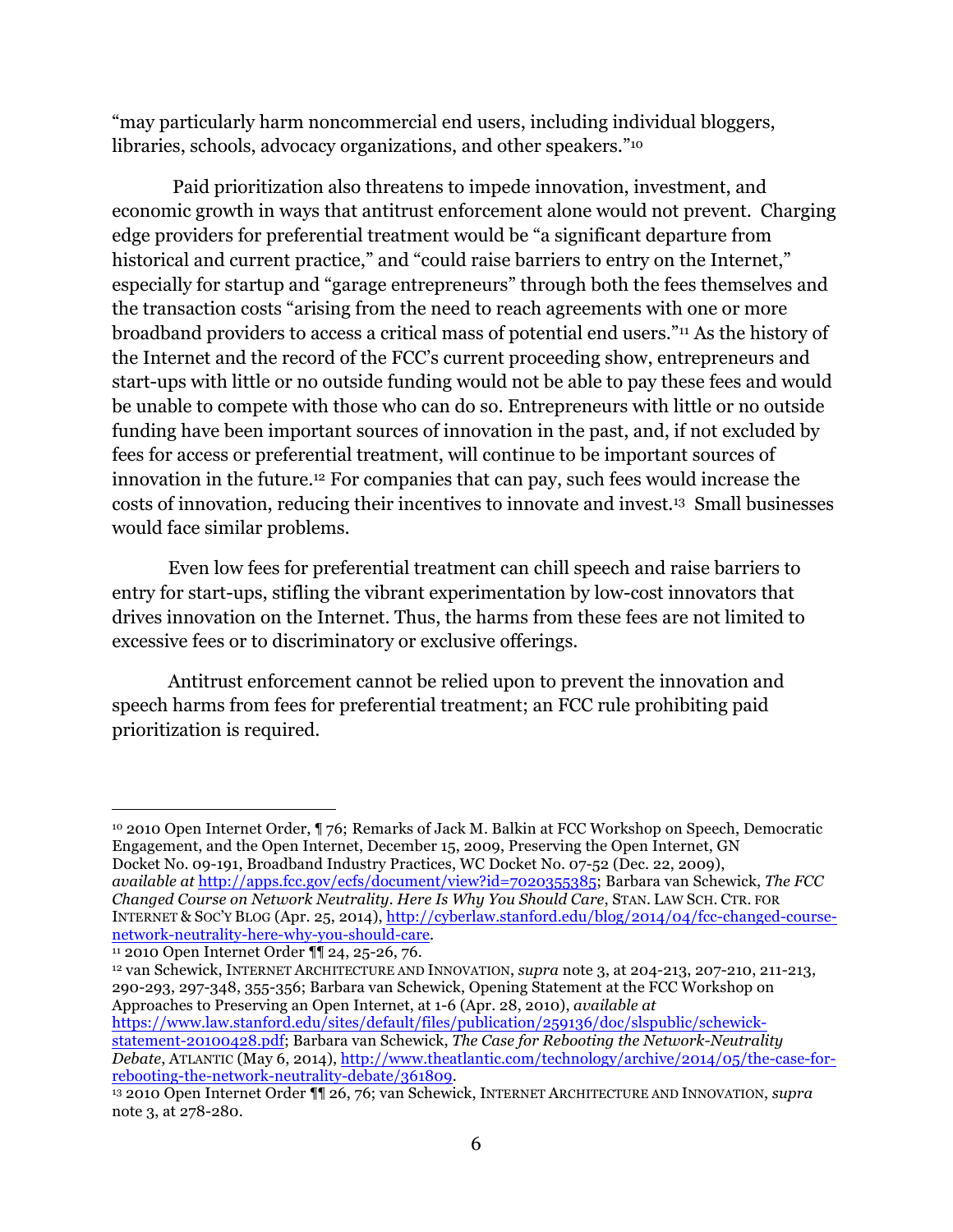#### III. The Complementary Roles of the FTC and FCC

In the communications industries, the FTC and the FCC have complementary roles in preventing competitive harms and protecting consumers from deceptive and unfair conduct. One reason is jurisdictional: the FCC's authority under the Communications Act does not extend to every nook and cranny of the communications sector, and the FTC's enforcement authority does not reach services provided on a common carrier basis. Another is in focus: the FCC commonly proceeds by rulemaking (although it also engages in case-by-case adjudication); the FTC never relies on rulemaking in competition matters (although it has dormant competition rulemaking authority) and, in recent years, rarely does so in consumer protection matters. Finally, the FCC is tasked with protecting the public interest, which allows it to pursue a wide range of economic and non-economic goals such as promoting competition, innovation and free expression. By contrast, the FTC's role is limited to protecting competition and to protecting consumers against unfair and deceptive practices. Due to these differences, the FTC is unlikely to use rulemaking to prevent the three competitive problems from paid prioritization, when rulemaking is the only practical way to do so, and the FTC is unable to use rulemaking to address the additional problems paid prioritization causes for innovation and free speech.

The D.C. Circuit's recent *Verizon* decision makes clear that the FCC must reclassify broadband as a Title II telecommunications service in order to prohibit paid prioritization. Doing so would not lead to over-regulation: we would expect and encourage the FCC to regulate with a light touch under Title II through application of its forbearance authority. Since common carrier services are exempt from FTC jurisdiction, reclassification likely would remove broadband Internet access from FTC oversight. While Title II of the Communications Act allows the FCC to effectively protect consumers, consumers would benefit from allowing the FTC and FCC to work together, share their consumer protection expertise, and augment each other's resources, so we encourage Congress to repeal the provision that exempts common carrier services from FTC oversight. However, given that the FCC will be able to effectively protect consumers under Title II even in the absence of FTC jurisdiction, any efforts to repeal the common carrier exemption should not hold up the FCC's adoption of Open Internet Rules under Title II of the Communications Act.

Prohibiting paid prioritization by rule, as FCC reclassification and forbearance make possible, has a number of advantages over relying on after-the-fact adjudication by the FTC (or the Justice Department, or private plaintiffs) under the antitrust laws. As previously detailed, antitrust enforcement cannot prevent excessive access charges by terminating monopolists and their anticompetitive incentive to degrade non-priority traffic or keep monthly bandwidth caps low. It could not fully prevent competitive harms arising from targeted exclusionary conduct. Nor could it address the harms to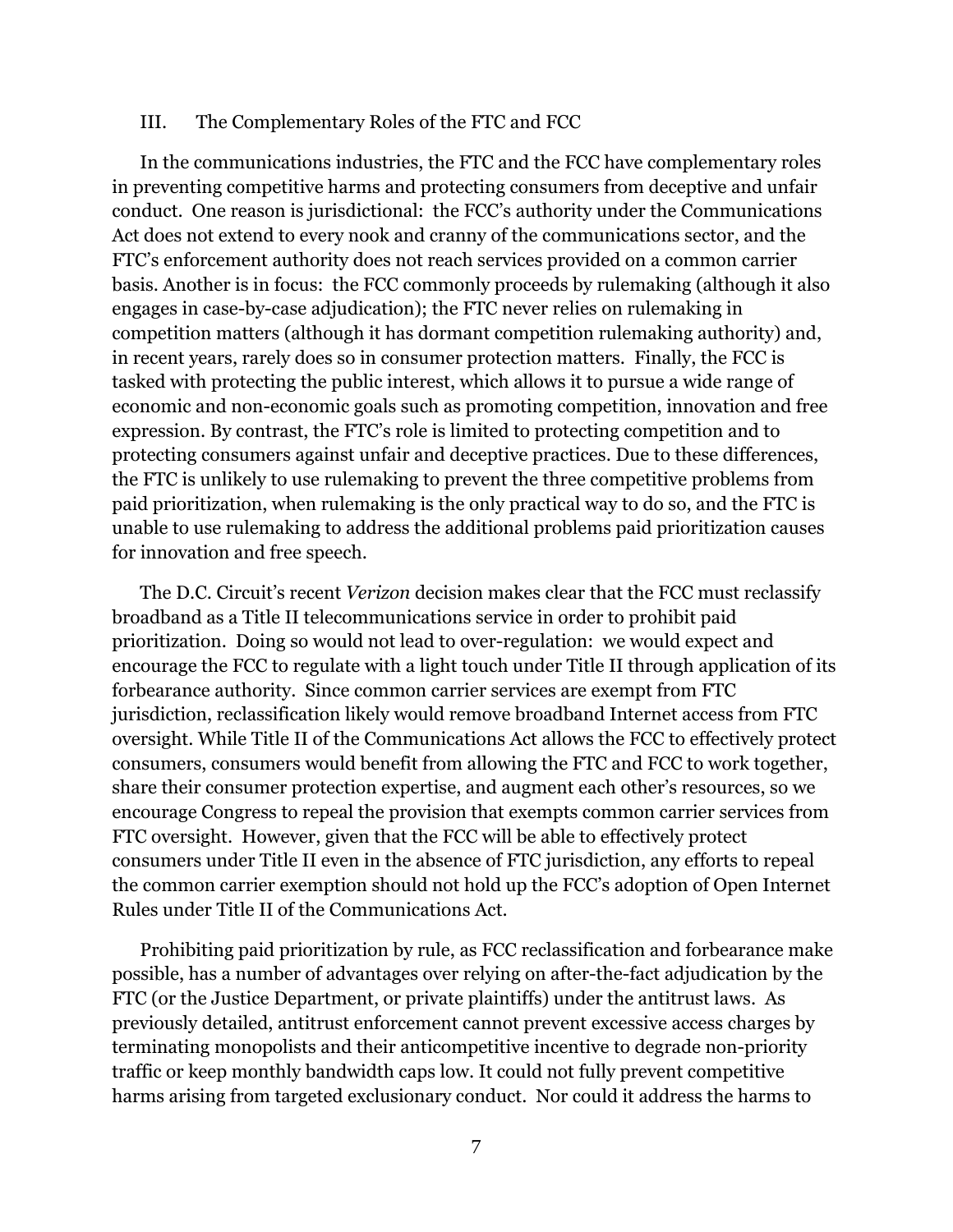innovation and free speech resulting from any fees for preferential treatment. In addition, a bright line rule against paid prioritization would provide clear guidance to broadband providers, entrepreneurs and their investors, reducing uncertainty that could reduce their incentives to invest, avoid the administrative costs and delay associated with case-by-case adjudication under the antitrust laws, and allow start-ups and other actors with few resources to take advantage of the rule's protections.14 Startups and innovators have consistently called for bright line rules, arguing that they do not have the resources to pursue long and costly case-by-case proceedings at the FCC against some of the largest companies in the world. The costs, uncertainty, and duration of such proceedings would make them a useless remedy.15

We strongly support antitrust enforcement, but we recognize that in order to prevent broadband providers from harming competition, innovation and free speech, any sensible comparison of the costs and benefits of relying on FCC rulemaking versus FTC adjudication for doing so would favor prohibiting payments for preferential access by FCC rule.

### IV. Conclusion

After years of high-profile debate about net neutrality, a University of Delaware study found that 81% of the public opposes "allowing Internet service providers to charge some websites or streaming video services extra for faster speeds."16 The American people are right. Such payments would raise the costs of entry to new edge providers, make it more difficult for many speakers to be heard, allow broadband providers to impose excessive fees on edge providers that become successful, give broadband providers incentives to degrade the quality of non-priority service and impose low bandwidth caps, and facilitate the anticompetitive exclusion of disfavored edge providers. Broadband providers must be prevented from charging edge providers for preferential access in order to protect the virtuous cycle of Internet innovation and free speech.

14 *See* van Schewick, *Network Neutrality and Quality of Service*, *supra* note 5, at 69-83.

<sup>15</sup> Many commenters explained that the "commercial reasonableness" standard proposed by the FCC in its May 2015 Notice of Proposed Rulemaking would require litigation far too expensive and slow for startups; the proposed commercial reasonableness standard included relief for "harm to competition" that appeared to reflect an antitrust standard or be even more lax. *See*, e.g., comments by Y Combinator at 3, http://apps.fcc.gov/ecfs/document/view?id=7521383177 ("No startup has the funds and lawyers and economists to take on billion-dollar ISPs in an FCC action based on the vague legal standards in the proposal. Indeed, the startup ecosystem needs a bright-line, per se rule against discrimination."); Reddit at 8, http://apps.fcc.gov/ecfs/document/view?id=7521679127, ("We have no lawyers on staff, and we devote our resources solely to meeting the needs of our 100 million visitors. We do not have the resources to engage ISPs in a legal fight, with only a vague standard as our weapon, without any firm ground on which to stand. We need clear, bright-line rules.").

<sup>16</sup> Press Release, University of Delaware Center for Political Communication, National Survey Shows Public Overwhelmingly Opposes Internet "Fast Lanes" (November 10, 2014).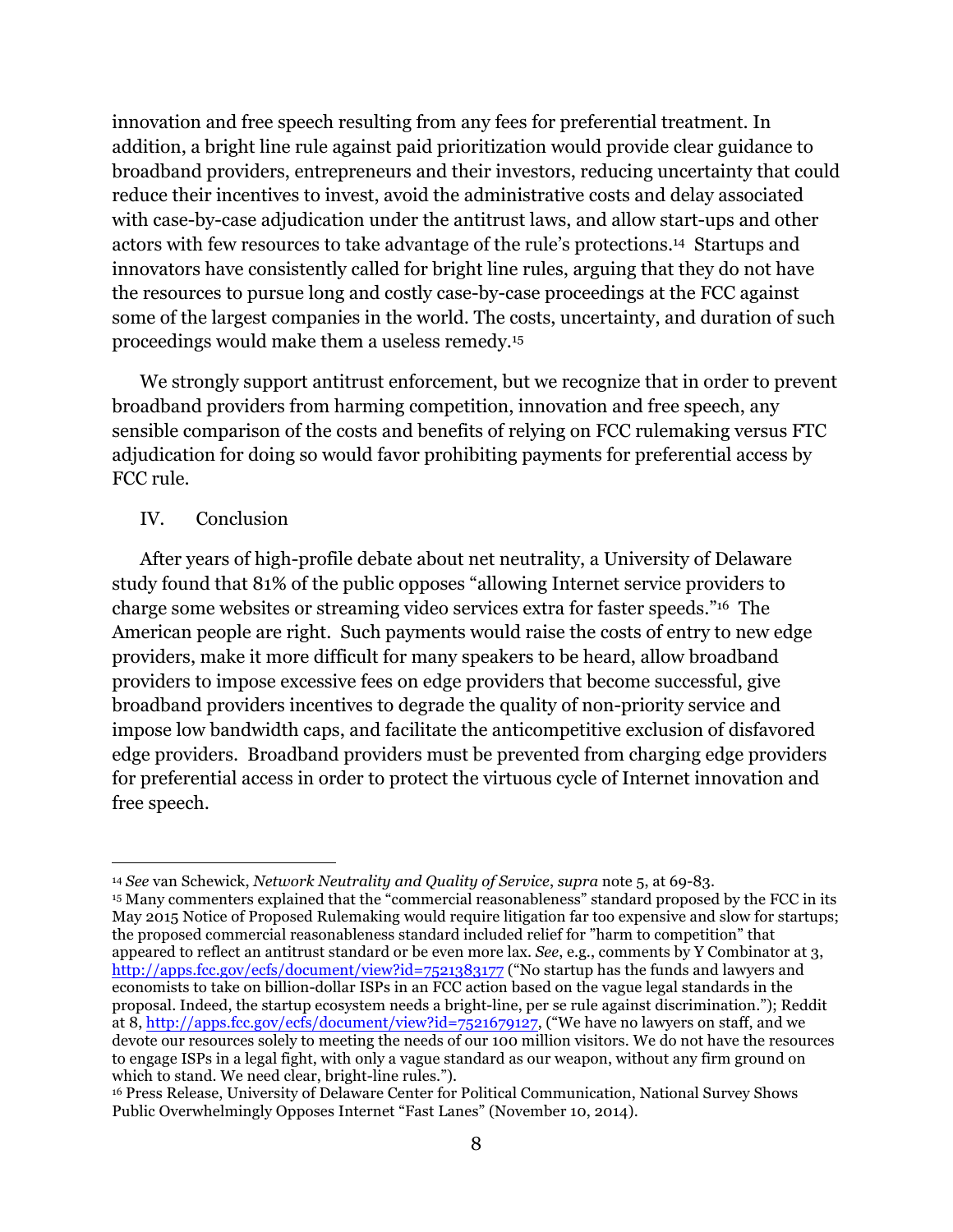The FCC and FTC have complementary roles in protecting the Open Internet. The FCC should prohibit payments for preferential access by reclassifying broadband and forbearing from unnecessary regulation under Title II of the Communications Act. The FTC's consumer protection authority should be preserved by repealing the common carrier exemption from the FTC's jurisdiction, but any efforts to do so should not hold up the adoption of Open Internet rules.

### Very truly yours,

## (*Institutional Affiliations Provided for Identification Purposes Only*)

| Mike Ananny          | <b>Assistant Professor of Communication &amp; Journalism</b><br>Annenberg School for Communication & Journalism<br>University of Southern California<br><b>Faculty Affiliate</b><br>Science, Technology and Society<br>University of Southern California |
|----------------------|----------------------------------------------------------------------------------------------------------------------------------------------------------------------------------------------------------------------------------------------------------|
| Jonathan Askin       | Founder/Director, Brooklyn Law Incubator & Policy Clinic<br>Faculty Chair and Innovation Catalyst,<br>Center for Urban Business Entrepreneurship<br><b>Brooklyn Law School</b>                                                                           |
| Patricia Aufderheide | <b>University Professor</b><br>School of Communication<br>American University, Washington, DC                                                                                                                                                            |
| Jonathan B. Baker    | Professor of Law<br>American University Washington College of Law                                                                                                                                                                                        |
| Carliss Y. Baldwin   | William L. White Professor of Business Administration<br><b>Harvard Business School</b>                                                                                                                                                                  |
| <b>Jack Balkin</b>   | Knight Professor of Constitutional Law and the<br><b>First Amendment</b><br><b>Yale Law School</b>                                                                                                                                                       |
| Yochai Benkler       | Berkman Professor of Entrepreneurial Legal Studies<br><b>Harvard Law School</b>                                                                                                                                                                          |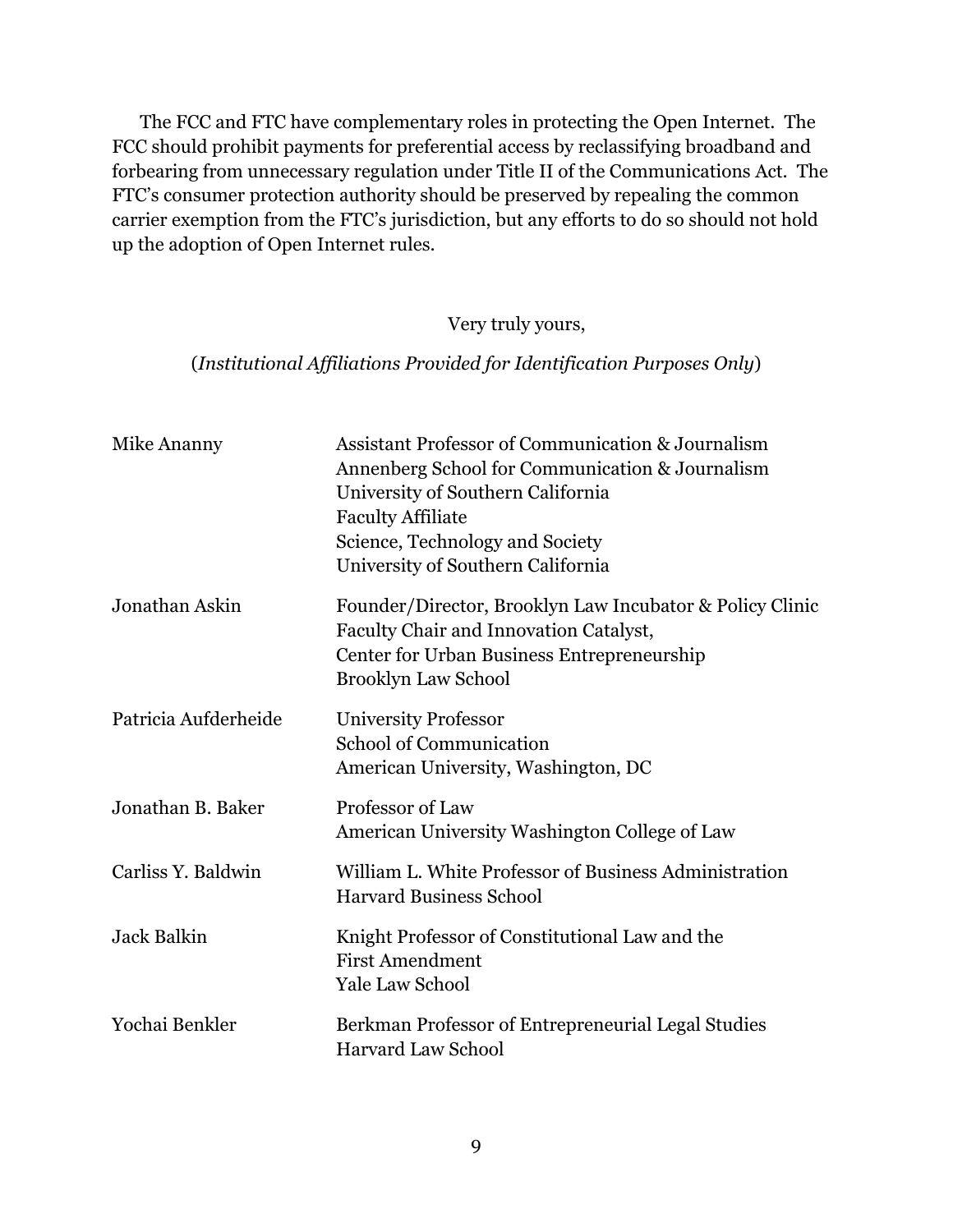| <b>John Blevins</b>     | <b>Associate Professor of Law</b><br>Loyola University New Orleans College of Law                                  |
|-------------------------|--------------------------------------------------------------------------------------------------------------------|
| Michael W. Carroll      | Professor of Law<br>American University Washington College of Law                                                  |
| Peter C. Carstensen     | <b>Emeritus Professor of Law</b><br>University of Wisconsin Law School                                             |
| Ralph D. Clifford       | Professor of Law<br>University of Massachusetts School of Law                                                      |
| <b>Ben Depoorter</b>    | Professor of Law<br>Hastings College of the Law<br>University of California                                        |
| Nicholas Economides     | <b>Professor of Economics</b><br><b>Stern School of Business</b><br>New York University                            |
| Roger Allan Ford        | <b>Assistant Professor of Law</b><br>University of New Hampshire School of Law                                     |
| <b>Brett Frischmann</b> | Professor of Law and Director<br>Cardozo Intellectual Property & Information Law Program<br>Cardozo School of Law  |
| Shubha Ghosh            | Vilas Research Scholar and<br>George Young Bascom Professor of Law<br>University of Wisconsin Law School           |
| Theodore L. Glasser     | Professor of Communication<br><b>Stanford University</b>                                                           |
| Thomas J. Horton        | Associate Professor of Law and<br>Heidepriem Trial Advocacy Fellow<br>The University of South Dakota School of Law |
| John B. Kirkwood        | Professor of Law<br>Seattle University School of Law                                                               |
| Raymond Ku              | Professor of Law<br>Director, Center for Cyberspace Law & Policy<br><b>Case Western Reserve University</b>         |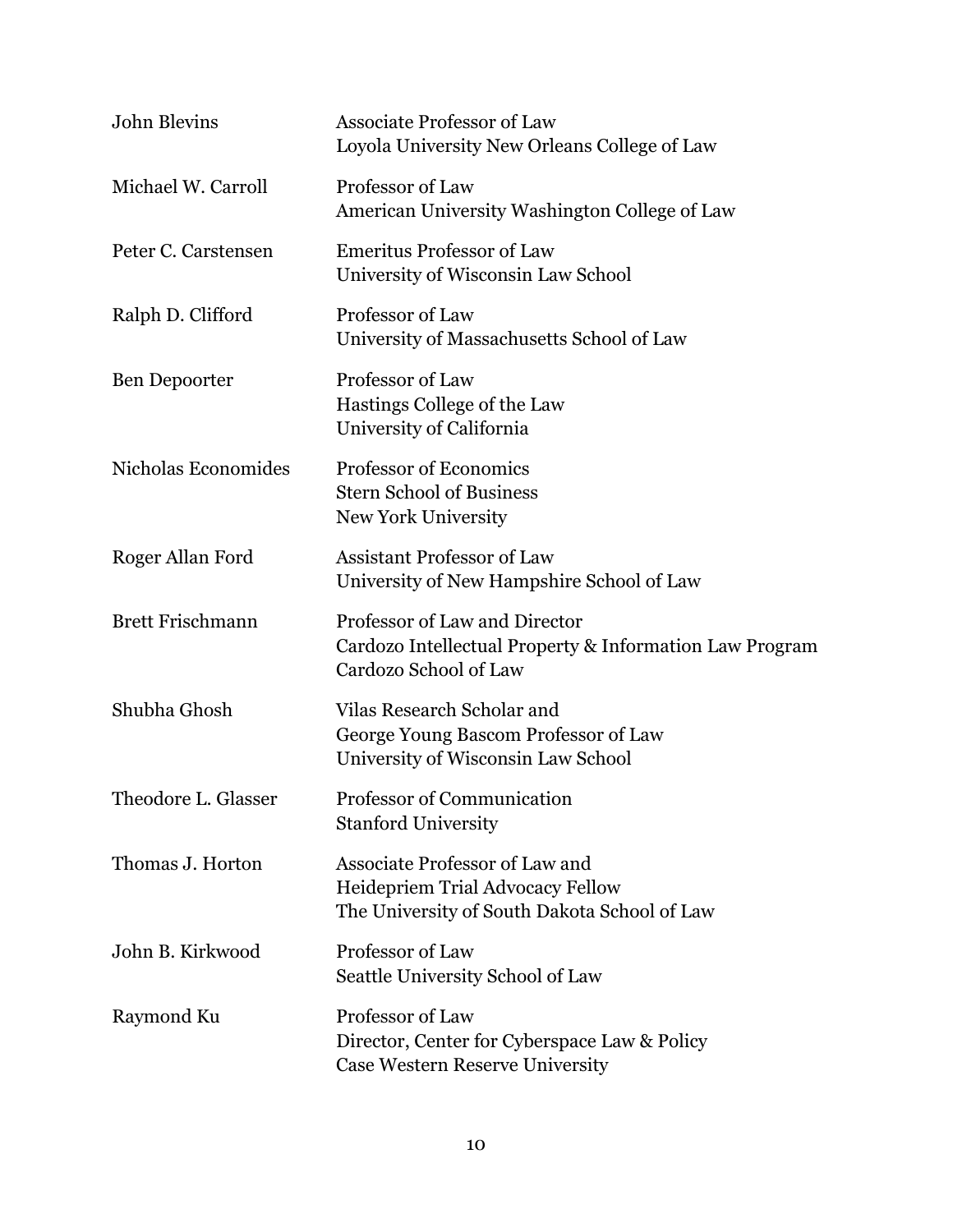| Christopher R. Leslie    | <b>Chancellor's Professor of Law</b><br>University of California, Irvine School of Law                                                                                   |
|--------------------------|--------------------------------------------------------------------------------------------------------------------------------------------------------------------------|
| Lawrence Lessig          | Roy L. Furman Professor of Law and Leadership<br><b>Harvard Law School</b>                                                                                               |
| Patrick Lin              | Director, Ethics + Emerging Sciences Group<br><b>Associate Professor, Philosophy Department</b><br>California Polytechnic State University                               |
| <b>Phil Malone</b>       | Professor of Law<br>Director, Juelsgaard Intellectual Property and<br><b>Innovation Clinic</b><br><b>Stanford Law School</b>                                             |
| <b>James May</b>         | Professor of Law<br>American University Washington College of Law                                                                                                        |
| Rob Reich                | Professor, Political Science<br><b>Stanford Unviersity</b>                                                                                                               |
| Neil M. Richards         | Professor of Law, Washington University in St. Louis<br>Affiliate Scholar, Stanford Center for Internet and Society                                                      |
| Jorge R. Roig            | <b>Associate Professor of Law</b><br><b>Charleston School of Law</b>                                                                                                     |
| Pamela Samuelson         | Richard M. Sherman Distinguished Professor of Law<br><b>Berkeley Law School</b>                                                                                          |
| <b>Scott Shackelford</b> | <b>Assistant Professor</b><br>Indiana University                                                                                                                         |
| Olivier Sylvain          | <b>Associate Professor</b><br>Fordham University School of Law                                                                                                           |
| <b>Fred Turner</b>       | <b>Associate Professor</b><br>Dept. of Communication<br><b>Stanford University</b>                                                                                       |
| Barbara van Schewick     | Professor of Law and (by Courtesy) Electrical Engineering<br>Helen L. Crocker Faculty Scholar<br>Director, Center for Internet and Society<br><b>Stanford Law School</b> |